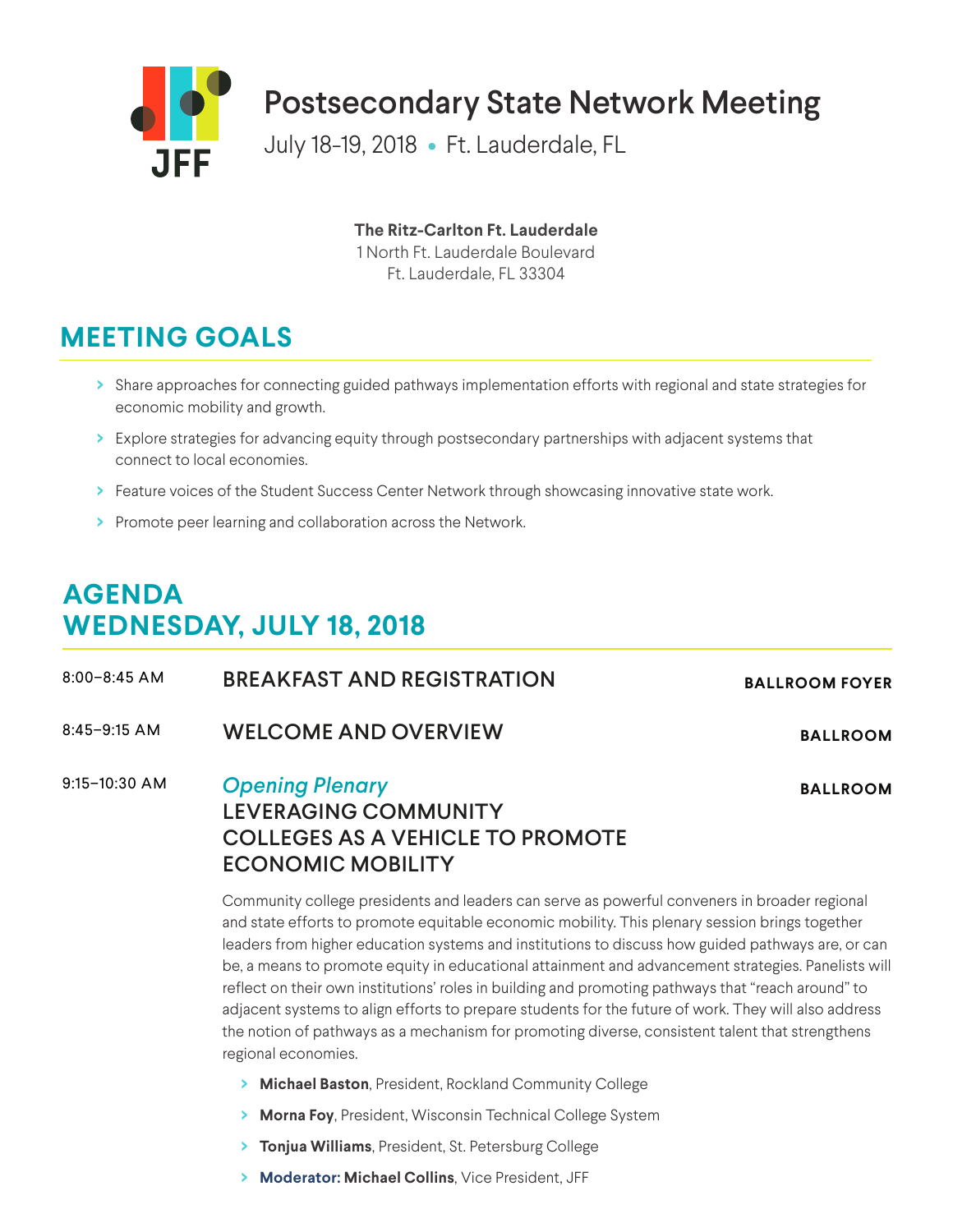#### 10:30-11:00 AM BRFAK

#### 11:00 AM–12:15 PM *WORKING SESSIONS ROUND 1* ALIGNMENT AND PARTNERSHIPS

#### 1. Connecting the Dots: Building Comprehensive Pathways

**FERNCLIFF**

Developing comprehensive pathways—ones that meet the needs of all learners—requires alignment across multiple systems, including postsecondary, adult education, and workforce. While many of these systems have their own definitions of the term *pathways*, all share common principles, including the importance of student supports. In this session, we will hear stories of alignment from North Carolina and Wisconsin, including North Carolina's efforts to make adult education an on-ramp to guided pathways and Wisconsin's strategies to connect guided pathways reforms to its longstanding career pathways reforms.

- **> Gilda Rubio-Festa**, State Director of Adult Education, North Carolina & Associate Vice President for College and Career Readiness, North Carolina Community Colleges
- **> Karen Showers**, Education Director, Wisconsin Technical College Systems

#### 2. Building Bridges: Connecting Pathways Between Two- and Four-Year Institutions

**ASTOR 1/2**

Postsecondary reform efforts that concentrate on bolstering student completion of two-year degrees are critical to both student success and regional and state competitiveness. However, in order for states and systems to strengthen long-term economic and social mobility goals, they must develop the partnerships, strategies, and policies that extend student opportunities beyond two-year degrees. In this session, two Student Success Center executive directors will share their work on engaging four-year institutions in transfer pathways and other associate's to bachelor's degree paths.

- **> Erica Orians**, Executive Director, Michigan Center for Student Success
- **> Naomi Sleap**, Executive Director, Florida Student Success Center, Florida Department of Education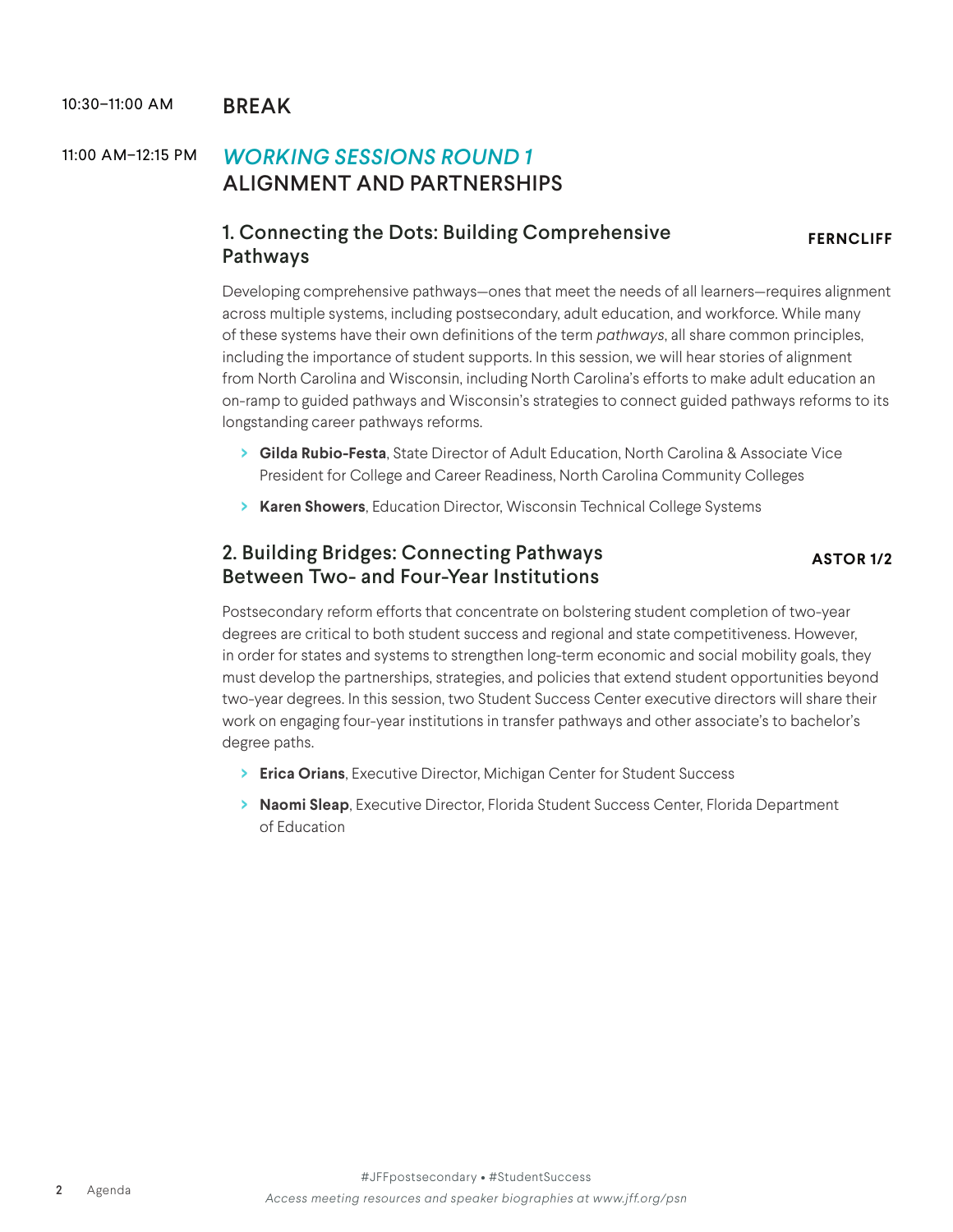#### 3. It's the Economy, People: Engaging Industry and Employers in Guided Pathways

Guided pathways reforms work to ensure that students are provided with the support and structure necessary to complete their educational goals and earn degrees and credentials with high value. But as states, systems, and Student Success Centers work to implement these reforms, engagement with the industries and employers that underpin the state can be challenging. In this session, hear how Hawai'i's community college system and Ohio's association of community colleges are working to actively engage employers and design strategies to match industry sector opportunity with guided pathways reforms.

- **> Cathy Bio,** Director of Student Success, University of Hawai'i Community Colleges
- **> Suzette Robinson,** Interim Chancellor, Leeward Community College
- **> Mike Snider**, Chief Academic Officer, Ohio Association of Community Colleges
- **> Facilitator: Lucretia Murphy**, Senior Director, JFF

#### 4. Managing Change and Changing Management in California

The California Community College Chancellor has a vision and agenda focused on meeting the state's and its students' educational and economic needs. The state has passed and funded several measures in the last year, including implementation of guided pathways statewide, developmental education reform, funding for a new independent technology-enabled college, and modifying the funding formula to emphasize outcomes. In this session, the California team will present a problem of practice related to partnership and alignment needed to successfully roll out and sustain this work. This session will provide the presenters and participants an opportunity to discuss and think through stakeholder engagement, managing culture change, policy development, and implementation in a decentralized community college system.

- **> Sandy Fried**, Executive Director, California Success Center
- **> Laura Hope**, Executive Vice Chancellor of Educational Services and Support, California Community Colleges Chancellor's Office
- **> Facilitator: Julita Bailey-Vasco**, Program Manager, JFF

#### 12:15–1:15 PM LUNCH **BALLROOM FOYER**

#### 1:15–2:00 PM STATE INNOVATION SPOTLIGHT **BALLROOM FOYER**

JFF is featuring the Postsecondary Network states in a State Innovation Spotlight poster session. This is an opportunity to share a visual showcase of innovative state work with the larger Postsecondary State Network and for Network states to learn from and strategically connect with each other. A designated state representative will be at each poster to answer questions during this dedicated networking time.

**BEECHWOOD**

#### **BALLROOM 3**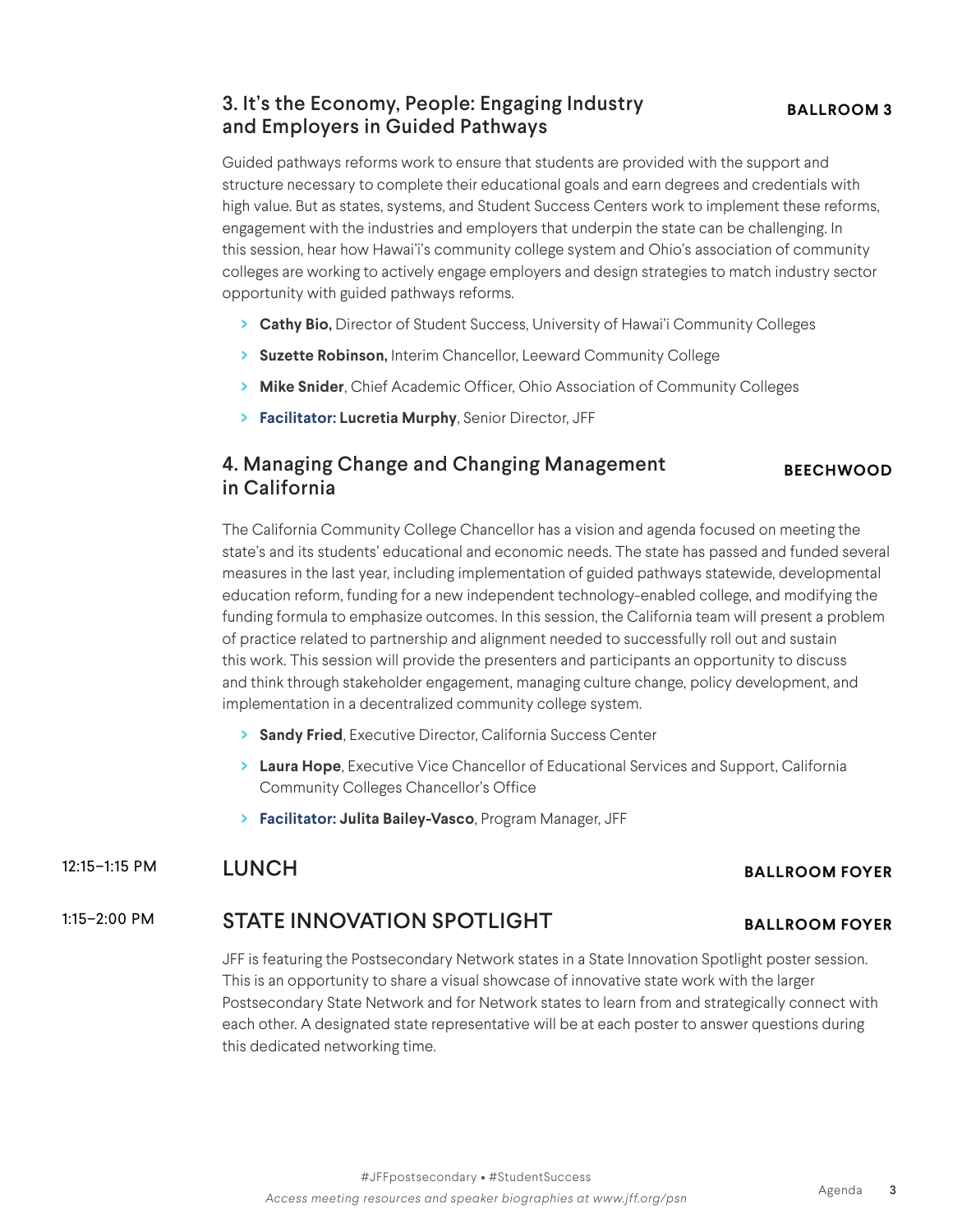2:00–3:00 PM *Plenary*

#### NAVIGATING STATE AND FEDERAL POLICY ENVIRONMENTS AND OPPORTUNITIES

Policy environments can have a significant impact—sometimes positive and sometimes negative on our ability to implement guided pathways and student success reforms at scale. The 2018 election promises to shake up the landscape again, bringing new governors, state legislators, and perhaps a new Congressional majority into office. This plenary session will explore the role that state and federal policy and political environments play in creating or diminishing opportunities to advance postsecondary reform efforts.

- **> Lexi Barrett**, Senior Director, National Education Policy, JFF
- **> Lara Couturier**, Principal, HCM Strategists
- **> Patrick Dillon**, Partner, Hilltop Public Solutions
- **> Moderator: Marty Alvarado**, Senior Director, JFF

#### 3:00–3:15 PM BREAK

#### 3:15–4:30 PM *WORKING SESSIONS ROUND 2* POLICY AND ADVOCACY

#### 1. Exploring Policy Levers for Supporting Student Financial Stability

#### **FERNCLIFF**

College students are not the first image that comes to mind when most people think about individuals who are living paycheck to paycheck, figuring out how to pay their rent, buy food, and cover other basic needs. However, research over the past several years puts in plain sight the fact that many of today's college students, especially those at community colleges, face economic insecurities that impede their ability to persist at and complete a postsecondary credential. In this session, we will examine state policy levers that bolster student financial stability through helping community colleges expand services and supports to students in need.

- **> Mei-Yen Ireland**, Director of Integrated Student Support Strategies, Achieving the Dream, Inc.
- **> Michael Meotti**, Executive Director, Washington Student Achievement Council
- **> Van Wilson**, Associate Vice Chancellor, Virginia Community College System
- **> Jan Yoshiwara**, Executive Director, Washington State Board for Community and Technical Colleges
- **> Moderator: Cynthia Liston**, Principal, Liston Consulting, LLC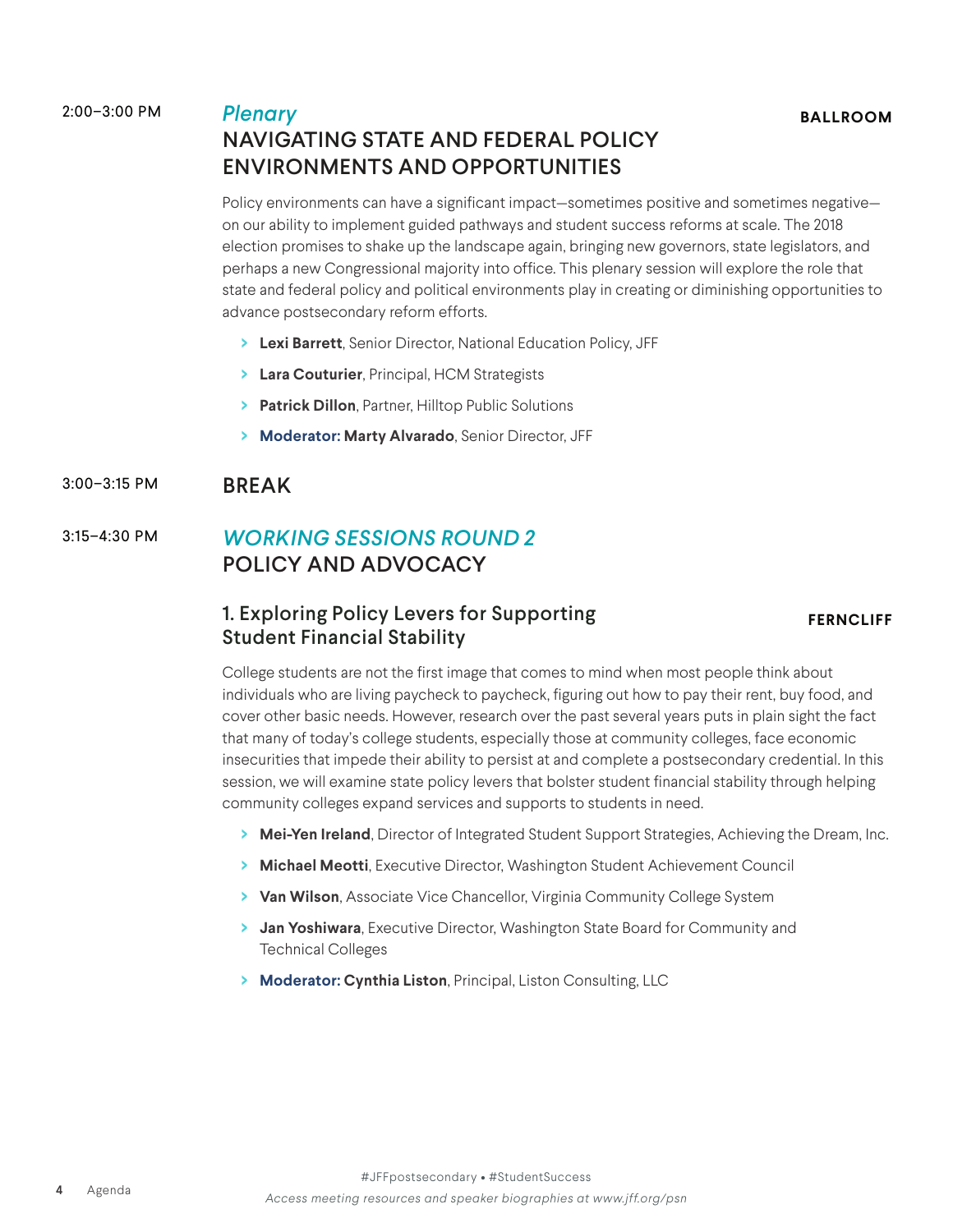#### 2. Metrics, Money, and Systems Alignment: A Policy Agenda for Improving Student Success

At this meeting, JFF is releasing a series of policy papers that offer a range of strategies for reshaping how states measure educational attainment, fund institutions, align systems, and support students—all in the name of improving student success, catalyzing systems change, and scaling guided pathways. This series of papers builds on the design principles and policy framework of JFF's Policy Leadership Trust for Student Success. In this session, the authors of the policy papers will share their policy ideas and state examples and will discuss the opportunities and challenges in achieving policy change.

- **> Grant Blume**, Affiliate Faculty, Community College Research Initiatives, University of Washington
- **> Nate Johnson**, Principal Consultant, Postsecondary Analytics
- **> Nicole Washington**, Education Policy Consultant
- **> Moderator: David Altstadt**, Associate Director, JFF

#### 3. Implementing Pathways Amid Policy Shifts: The Role of College Presidents **ASTOR 1/2**

In this session, college presidents will share their experiences with the changing federal and state policy landscape, including the ways that policy can both help and hinder efforts to implement reforms, improve student success, and serve and strengthen their communities. The panel will discuss how they maintain momentum for change in a shifting policy environment.

- **> Leigh Goodson**, President & CEO, Tulsa Community College
- **> Camille Preus**, President, Blue Mountain Community College
- **> Richard Rhodes**, President & CEO, Austin Community College District
- **> Moderator: Amy Loyd**, Associate Vice President, JFF

#### 4. Understanding and Assessing State Political and Policy Landscapes

#### **BALLROOM 3**

Understanding the policy and political dynamics at play in your state is a critical step on the path to creating supportive state-level conditions for improving student success. In this session, participants will hear case studies of the role of politics and policymaker priorities in several states in ushering in reforms to postsecondary education. Participants will also gain insight into the broader national environment for state postsecondary policy and learn strategies for assessing their own state's contexts.

- **> Patrick Dillon**, Partner, Hilltop Public Solutions
- **> Lisa Gray**, Ohio Advocacy Consultant, Bill & Melinda Gates Foundation and Education Project Director, Philanthropy Ohio's Education Initiative
- **> Dale Shimasaki**, CEO, Strategic Education Services
- **> Moderator: Sidney Hacker**, Senior Program Officer, Bill & Melinda Gates Foundation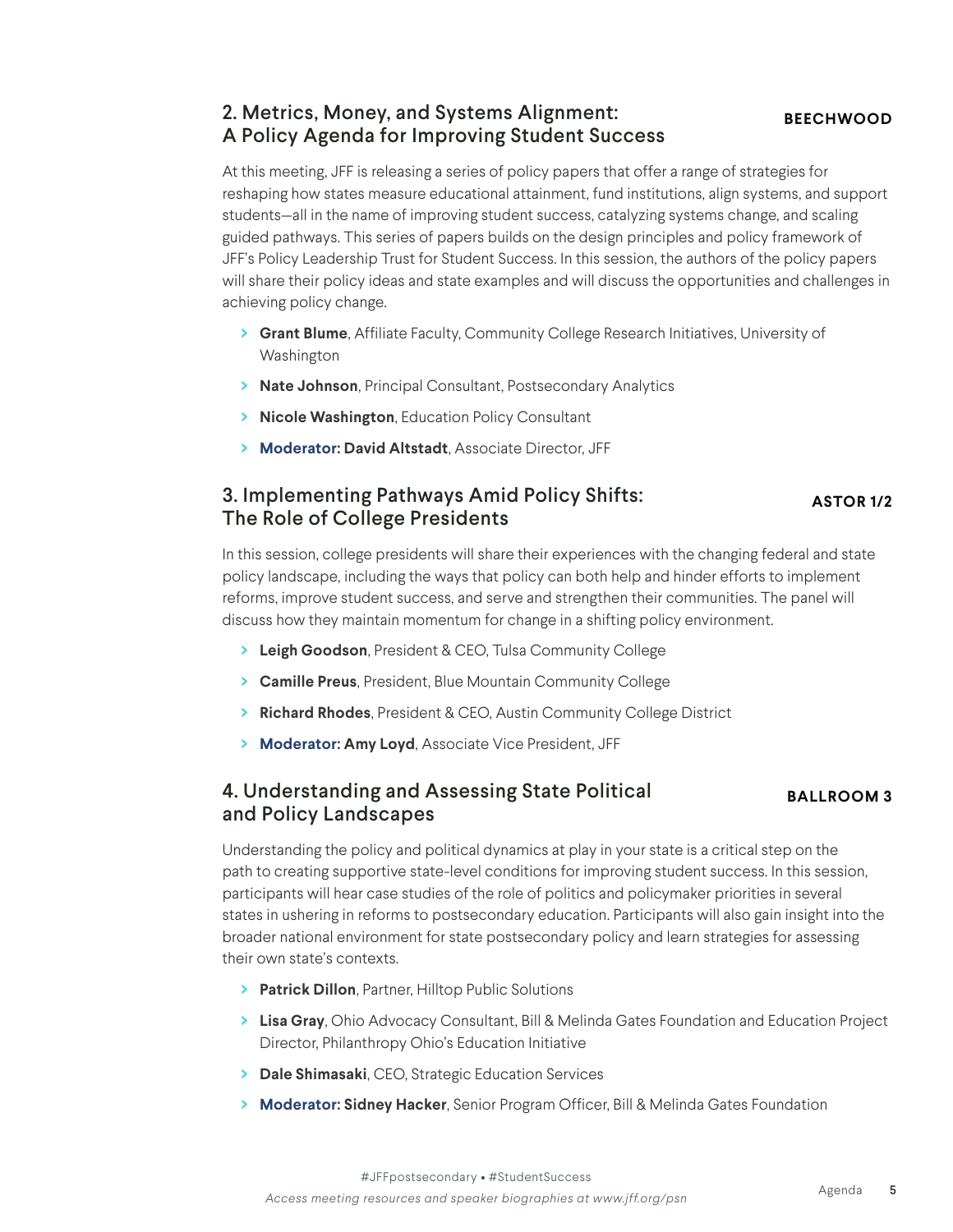#### 4:30–5:30 PM TEAM TIME

This is an opportunity for state teams to discuss actionable strategies that build on their state's guided pathways and student success work, tying in lessons learned from the first day of the meeting. JFF will provide teams with guiding questions and additional support to state teams if needed.

*See below for assigned team time locations; if you are sharing a space look for a table sign. Please let JFF staff know if you will be meeting elsewhere.*

|              |                      | Arizona BALLROOM                  | <b>New York FERNCLIFF</b>  |                               |
|--------------|----------------------|-----------------------------------|----------------------------|-------------------------------|
|              |                      | Arkansas BALLROOM                 |                            | North Carolina BALLROOM FOYER |
|              | California ASTOR 1/2 |                                   |                            | Ohio BEECHWOOD                |
|              |                      | <b>Connecticut BALLROOM FOYER</b> |                            | <b>Oregon BALLROOM FOYER</b>  |
|              |                      | Florida BALLROOM                  |                            | <b>Texas BALLROOM 3</b>       |
|              |                      | Hawai'i BALLROOM                  |                            | Virginia BALLROOM             |
|              |                      | Michigan BALLROOM 3               | <b>Washington BALLROOM</b> |                               |
|              |                      | <b>New Jersey BALLROOM FOYER</b>  | <b>Wisconsin BALLROOM</b>  |                               |
| 6:30-7:30 PM | <b>RECEPTION</b>     |                                   | <b>POOLSIDE, 7TH FLOOR</b> |                               |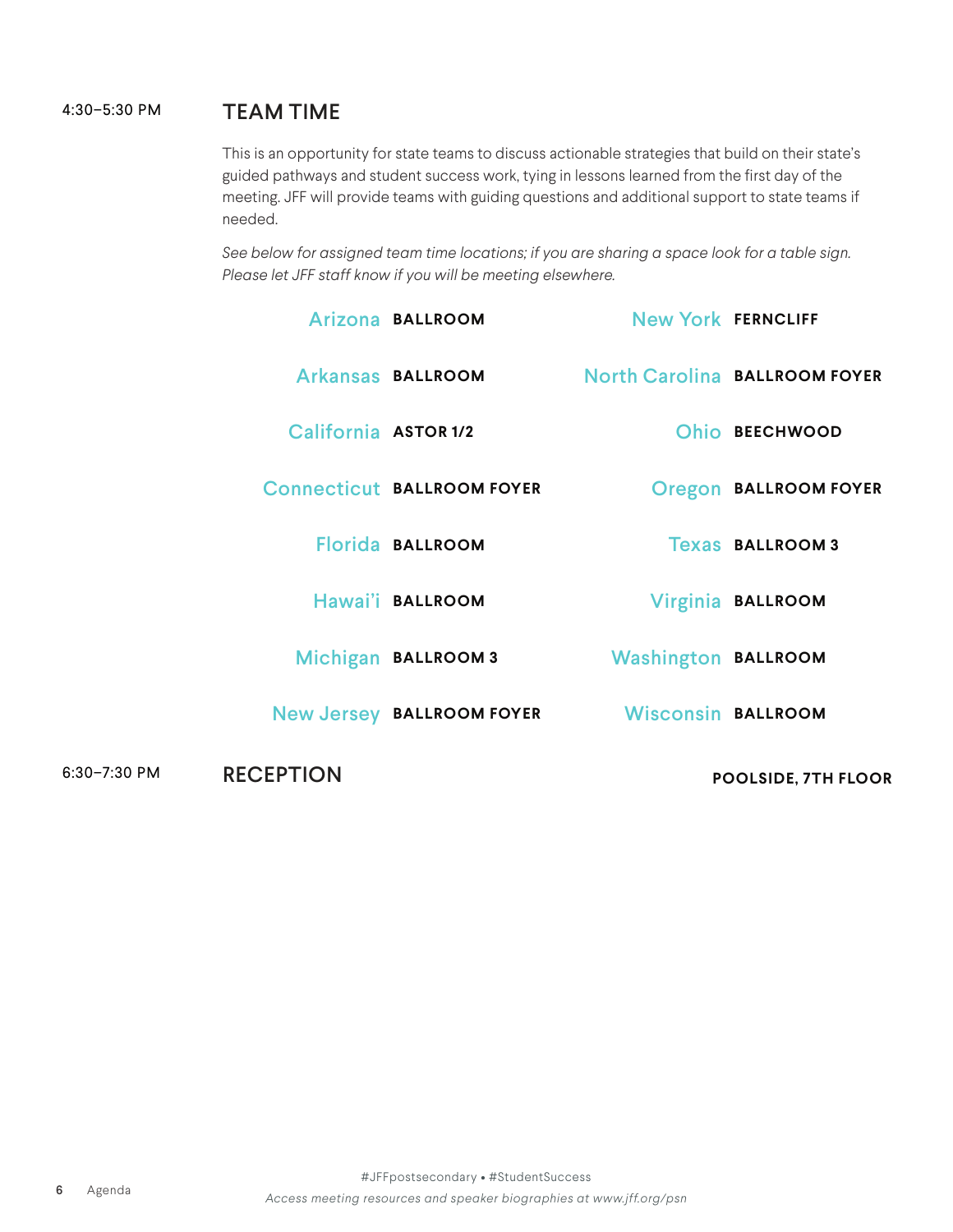### **THURSDAY, JULY 19, 2018**

Embarking on a guided pathways implementation journey requires some essential conditions that go beyond just the academic and advisory elements for systems and institutions. It requires support structures that include fiscal and business processes, technology infrastructure, and change management. As institutions take on this important work, it is imperative that they have the needed operational capacity to adequately support the instructors, students, and administrators. This plenary session will focus on the key foundational elements that guided pathways require and how administrators at the state and institution level can support what will be a large-scale

# PATHWAYS: THE SYSTEMS ROLE

transformational change. **> Johanna Duncan-Poitier**, Senior Vice Chancellor, Community Colleges and the Education Pipeline, The State University of New York System Administration

- **> Christina Hart**, Vice President of Enrollment and Student Services, Indian River State College
- **> Sally Johnstone**, President, National Center for Higher Education Management Systems
- **> Moderator: Ed Bowling**, Executive Director for Completion and Performance, Guilford Technical Community College

10:15–10:45 AM BREAK

#### 8:30–9:15 AM OPENING REMARKS **BALLROOM**

**> Maria Flynn**, President and CEO, JFF

#### 9:15–10:15 AM *Plenary*

## OPERATIONAL READINESS FOR GUIDED

**BALLROOM**

7:30–8:30 AM BREAKFAST **BALLROOM FOYER**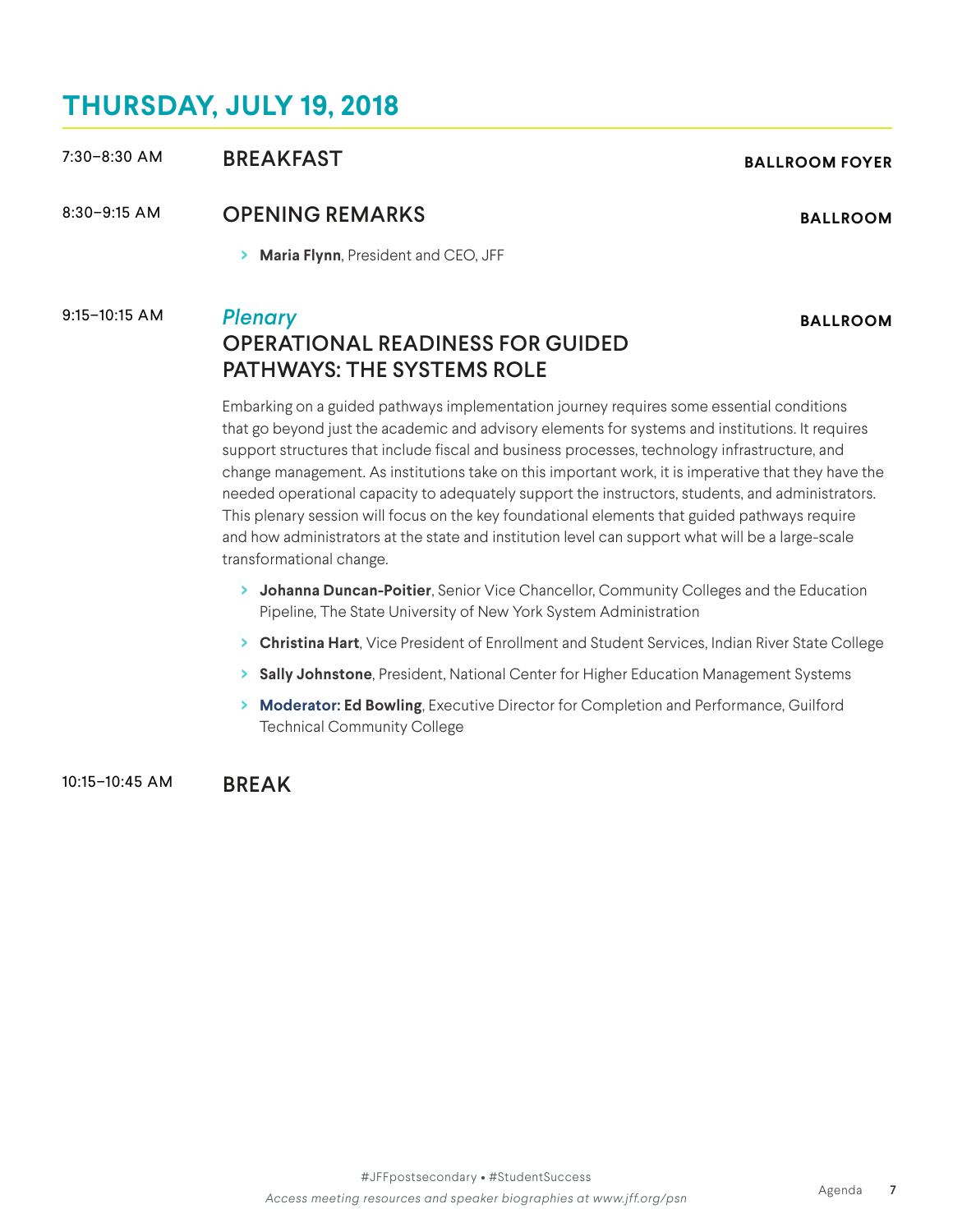#### 10:45 AM–12:00 PM *WORKING SESSIONS ROUND 3* CASE STUDIES AND WORKSHOPS ON ELEMENTS OF GUIDED PATHWAYS IMPLEMENTATION

#### 1. Putting the "T"eacher in Transformation: Empowering and Engaging Faculty to Be Leaders in the Guided Pathways Movement

**BALLROOM 3**

Nationally, teaching and learning has been the least-emphasized pillar within the guided pathways movement. However, engaging faculty and improving teaching and learning practices will have the most direct impact on student success outcomes. This interactive session will share practical strategies to engage and empower faculty to (1) see themselves as campus leaders and student mentors and (2) redesign courses to engage students and improve learning. Participants will walk away with an action plan to implement at their college or the state level.

- **> Cathy Bio**, Director of Student Success, University of Hawai'i Community Colleges
- **> Christine Harrington**, Outgoing Executive Director, Center for Student Success, New Jersey Council of Community Colleges

#### 2. Student Success Center Approaches to Implementing the Scale of Adoption Assessment

**ASTOR 1/2**

The Michigan and Connecticut Student Success Centers are using the Community College Research Center's Scale of Adoption Assessment (SOAA) to support their statewide guided pathways implementation. During this session, representatives from each Center will discuss strategies for encouraging institutions to participate in the assessment; processes used to prepare institutions to complete the assessment; and practices for gathering, analyzing, and reporting data. Attendees will hear lessons learned from the Centers as well as how these Centers will use SOAA information to guide future efforts as their states move forward in implementing guided pathways.

- **> Greg DeSantis**, Interim Executive Director of the Student Success Center and Academic Initiatives, Connecticut State Colleges and Universities
- **> Lindsey Norton**, Assistant Director, Student Success Center, Connecticut State Colleges & Universities
- **> Jenny Schanker**, Director of Research and Institutional Practice, Michigan Center for Student Success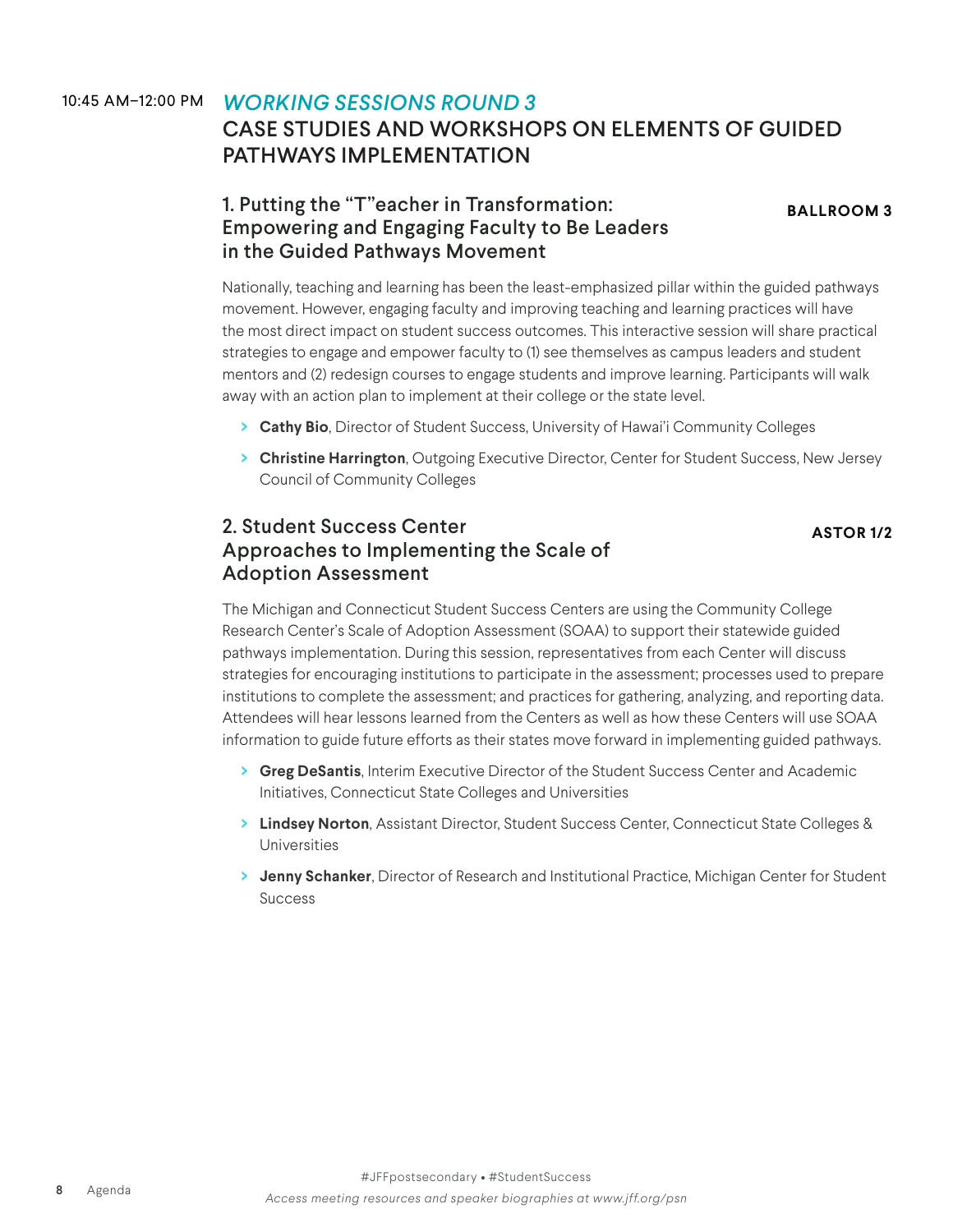#### 3. Let's Not Reinvent the Wheel: Sharing Strategies and Tools for Guided Pathways Implementation

Engaging in guided pathways implementation can be a daunting process for systems and their colleges. Guided pathways reforms take many years, and there is no one right way to go about them. Fortunately, the Network has many states that have tried many strategies from whom we can all learn. During this working session, Student Success Center executive directors will share their experiences developing their guided pathways implementation approaches as well as their strategies for framing guided pathways work within the larger context of student success initiatives in their states. Attendees should come to this session with questions and challenges for discussion with the larger group.

- **> Elizabeth Cox Brand**, Executive Director, Oregon Student Success Center
- **> Cynthia Ferrell**, Vice President, Texas Success Center, Texas Association of Community Colleges

#### 4. Advising Redesign Approaches: Lessons from Coaching Models

#### **FERNCLIFF**

In this session, representatives from the New Jersey and Ohio Student Success Centers will share their approaches to redesigning advising and student supports with their colleges, highlighting lessons they are learning from launching college coaching models that complement in-state advising institutes. Participants will also explore what leadership and support are needed at the college and state levels to align advising redesign work with overall guided pathways efforts and carry this work forward to ensure impact for students.

- **> Laura Rittner**, Executive Director, Student Success Center, Ohio Association of Community Colleges
- **> Donna Rogalski**, Assistant Director, New Jersey Center for Student Success
- **> Moderator: Julia Lawton**, Associate Director, Integrated Student Support Strategies, Achieving the Dream, Inc.

12:00–12:45 PM LUNCH **BALLROOM FOYER**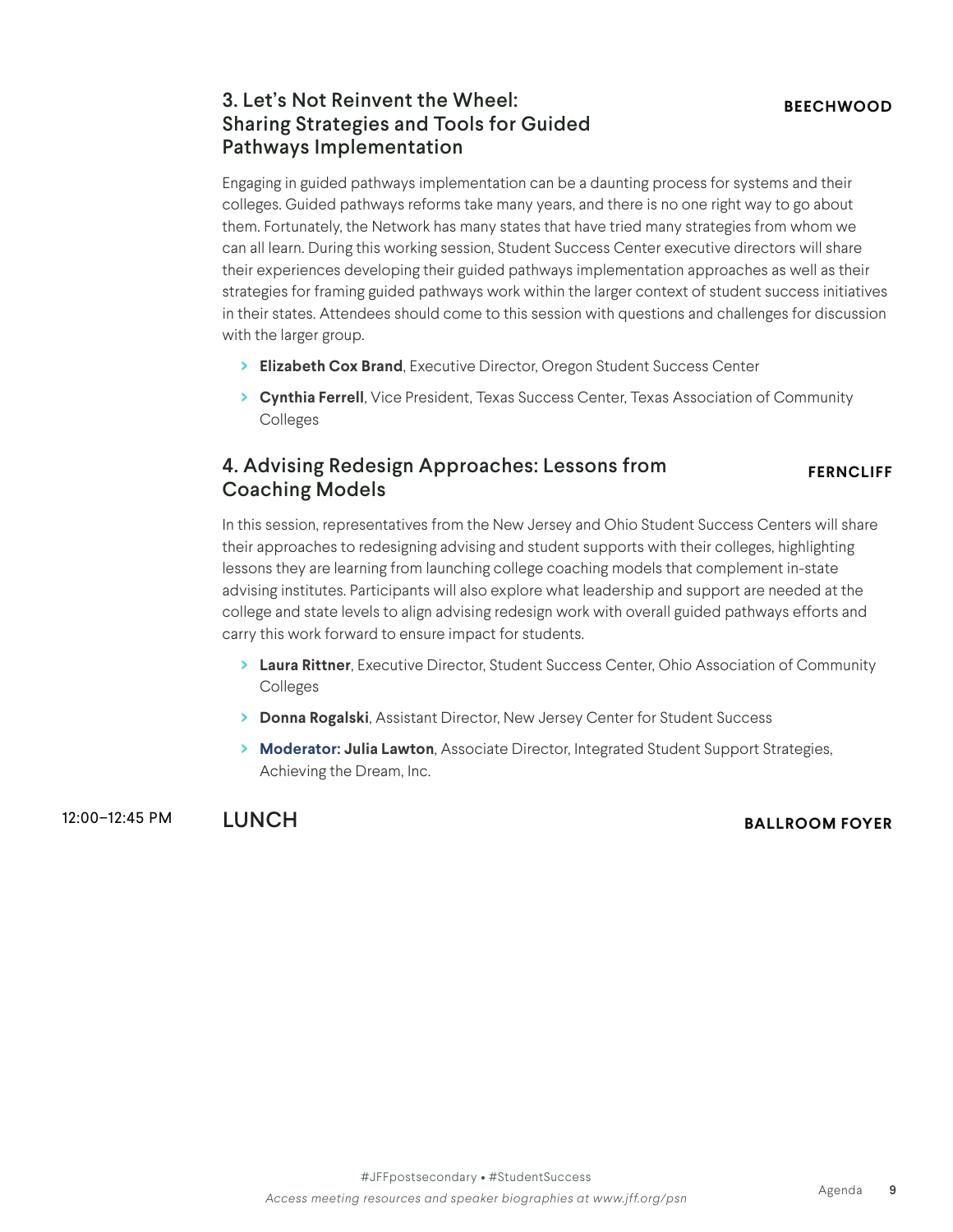#### 12:45–2:00 PM *WORKING SESSIONS ROUND 4* JFF'S STRATEGIC PROVIDER NETWORK

#### 1. Building Strategic External Partnerships to Advance Student Success

**FERNCLIFF**

To deliver and resource the education that students need in the face of rapidly changing expectations and conditions, some community college leaders are developing new strategic partnerships with other cross-sector organizations in the education-to-employment ecosystem. In this interactive session, The Aspen Institute will explore the dynamics of building effective partnerships between colleges and the neighboring organizations that share complementary missions within the context of guided pathways reforms, highlighting partnerships with communitybased organizations and four-year institutions.

- **> Josh Wyner**, Executive Director, College Excellence Program, The Aspen Institute
- **> Respondent: Scott Ralls**, President, Northern Virginia Community College

#### 2. Assessing Equity in Guided Pathways Implementation and Developmental Education Reforms

#### **BALLROOM 3**

Closing the achievement gap is a fundamental component of student completion efforts. Understanding the challenges around academic underpreparedness can help institutions begin to address the needs of their diverse student populations. Successful guided pathways implementation requires a commitment to equity on the part of systems and their colleges, including a commitment in their approach to reforming developmental education. This session will guide attendees through an activity that will allow them to reflect on how their guided pathways work supports equity in their systems and/or institutions and develop a plan for continuing those efforts.

**> Nikki Edgecombe**, Senior Research Scientist, Community College Research Center, Teachers College, Columbia University

#### 3. Guided Pathways: Promising Evidence from Early Adopters

#### **ASTOR 1/2**

Since the release of *Redesigning America's Community Colleges* in 2015, CCRC has been conducting research across the country to better understand how community colleges and systems are designing, supporting, and implementing essential guided pathways practices and the effect of these changes on student outcomes. This session will review evidence from early pathways adopters, focusing on the Tennessee community colleges. We will share how the colleges are redesigning programs of study, onboarding, corequisite remediation, and advising, as well as present promising early indicators of student success. Finally, this session will discuss a new method for how colleges and systems can set targets for improvement in student outcomes.

- **> John Fink**, Senior Research Associate, Community College Research Center
- **> Davis Jenkins**, Senior Research Scholar, Community College Research Center
- **> Hana Lahr**, Senior Research Associate, Community College Research Center